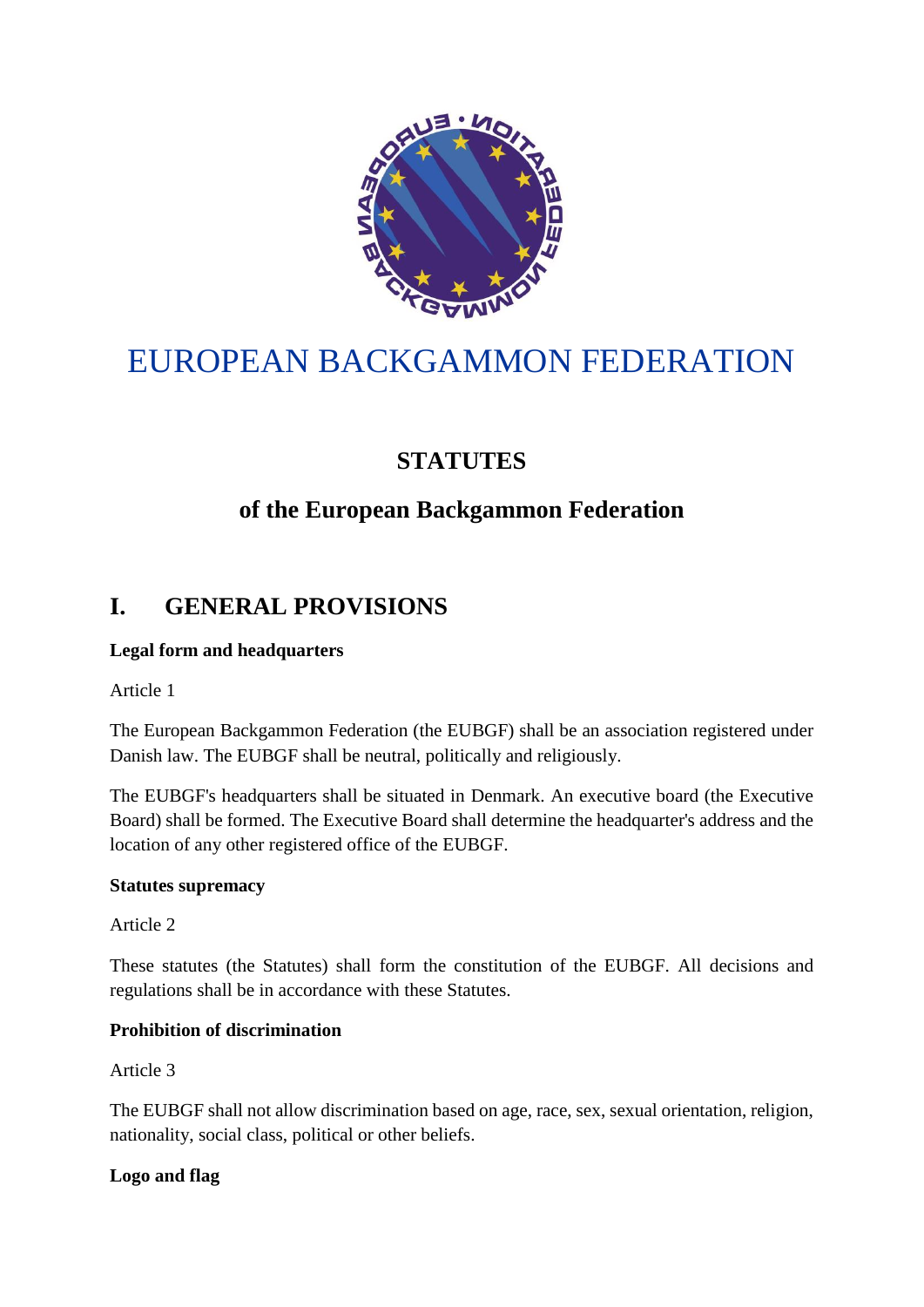Article 4

The EUBGF has a logo and a flag.

Description of the logo and flag, its usage and intellectual property protection is regulated by special act which is adopted by the Executive Board.

#### **International organisations**

Article 5

The EUBGF may join other international organisations by the decision of its general assembly (the General Assembly).

### **Objectives**

Article 6

The objectives of the EUBGF shall be to:

a) develop, improve, expand and promote backgammon as a mind sport according to principles of Olympic and sports rules;

b) deal with all questions relating to European backgammon;

c) organise and conduct international backgammon competitions and tournaments at European level;

d) promote unity among its member nations (Member Associations) in matter relating to European and international backgammon;

e) safeguard the overall interests of Member Associations;

f) act as a representative voice for the European backgammon family as a whole; and

g) respect the interests of Member Associations, settle disputes between Member Associations and assist them in any matter upon request.

The EUBGF shall seek to achieve its objectives by implenting any measures it deems appropriate, such as setting down rules, entering into agreements or conventions, taking decisions or adopting programmes.

# **Activities**

Article 7

The EUBGF's activities are:

- coordination of activities and preservation and promotion of its members' interests

- establishment of the development of backgammon policies at European level

- regulation of the competitions system at European level

- organisation and conduct of sporting events, particularly an official European championship (the European Championship) and other competitions at European level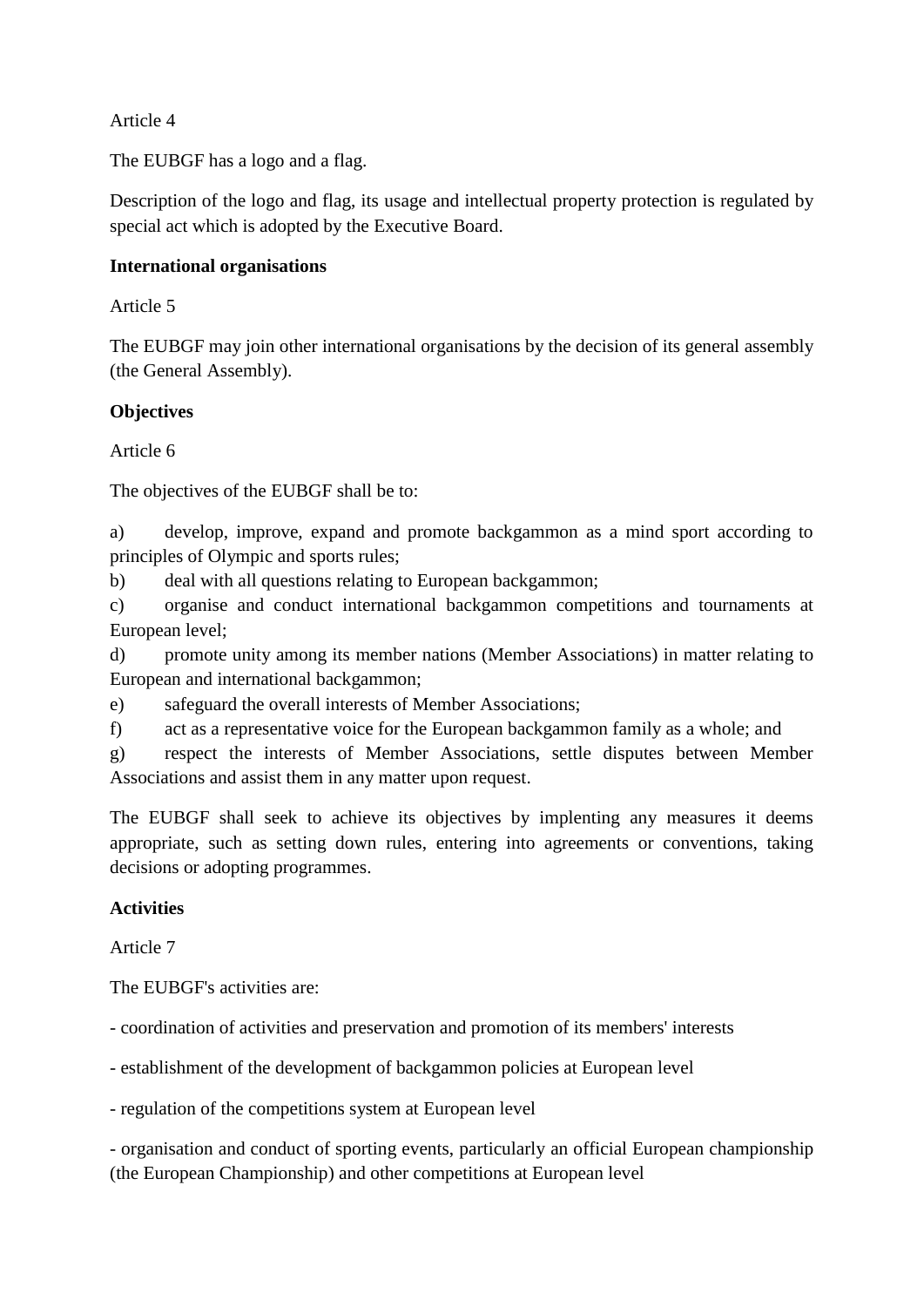- adoption and implementation of European tournament rules and adoption of acts in connection with their application

- establishment of evaluation and categorization of players, particularly by ratings and titles

- encouragement of development of national organisations, particularly by assisting the establishment of national federations, where none currently exist

- encouragement of ethical and moral standards in sports, respect of human dignity, fair play, tolerance, nonviolence and a general sporting culture

- advocacy for legal recognition of backgammon as a mind sport on the national and international stage

- perform any other tasks which have been determined pursuant to these Statutes and any other applicable rules and regulations

- the pursuit of its own commercial objects in accordance with any applicable laws or regulations in order to finance its activities

# **Cooperation**

Article 8

The EUBGF shall perform the objectives and activities referred to in Articles 6 and 7 of these Statutes directly and in conjunction with its members.

In order to achieve such objectives and activities, the EUBGF shall cooperate with any national authorities and international organisations when necessary.

# **Official language**

Article 9

The official language of the EUBGF shall be English.

# **II. MEMBERSHIP**

# **Membership**

Article 10

Membership of the EUBGF is open to any national backgammon associations situated in the continent of Europe, based in a country which is recognised by the United Nations or by the International Olympic Committee as an independent state, and which is responsible for the organisation and implementation of backgammon-related matters in the territory of such country and which freely and voluntarily accepts the EUBGF's statutes, rules, objectives and activities.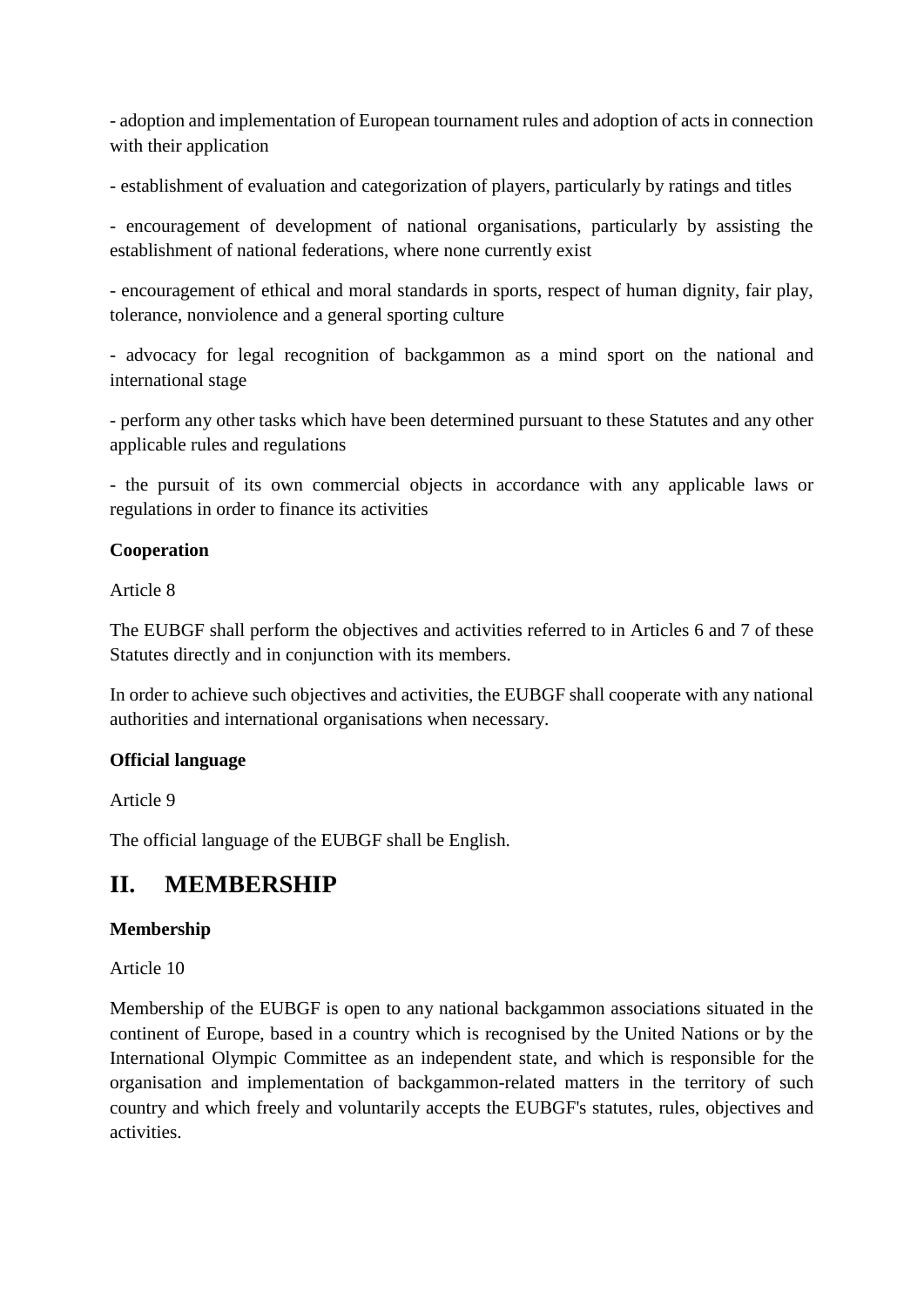In exceptional circumstances, a national backgammon association that is situated in another continent may be admitted to membership, which because of historical, geographical, cultural or sports reasons is considered as part of the European sports area provided that it is not a member of a confederation of that continent. Membership may also be permitted, to those nonprofit backgammon associations which are overseas territories of, and have sports autonomy from, the parent state organisation, if such an organisation is in existence and subject to the consent of such parent state organisation, such consent not to be unreasonably withheld.

Subject to any exceptions otherwise referred to herein, only one association per state or territory shall be permitted to become a member.

### **Membership types**

#### Article 11

Member Associations may be of one of only two types, Full Member Associations or Associate Member Associations.

Full Member Associations are those which the EUBGF considers fully responsible for backgammon regulation in their states or territories and who have all rights and obligations from these Statutes.

Associate Member Associations are those which the EUBGF considers not sufficiently developed. Associate Member Associations have the right of participation in EUBGF's bodies, but without voting rights. Associate membership can last a maximum of two years, after which the Executive Board shall reconsider their membership status.

#### **Admission**

Article 12

A national backgammon association that wishes to become a member of the EUBGF shall submit a written application for admission.

The Executive Board may admit a national backgammon association into membership.

The General Assembly at the next session shall have the power in its discretion to approve or reject the decisions of the Executive Board regarding admission of the national backgammon associations.

#### **Rights of Member Associations**

Article 13

Member Associations shall have the following rights:

a) to take part in and exercise their voting rights at the General Assembly. For the avoidance of doubt and notwithstanding anything to the contrary herein, Associate Member Associations are not permitted voting rights;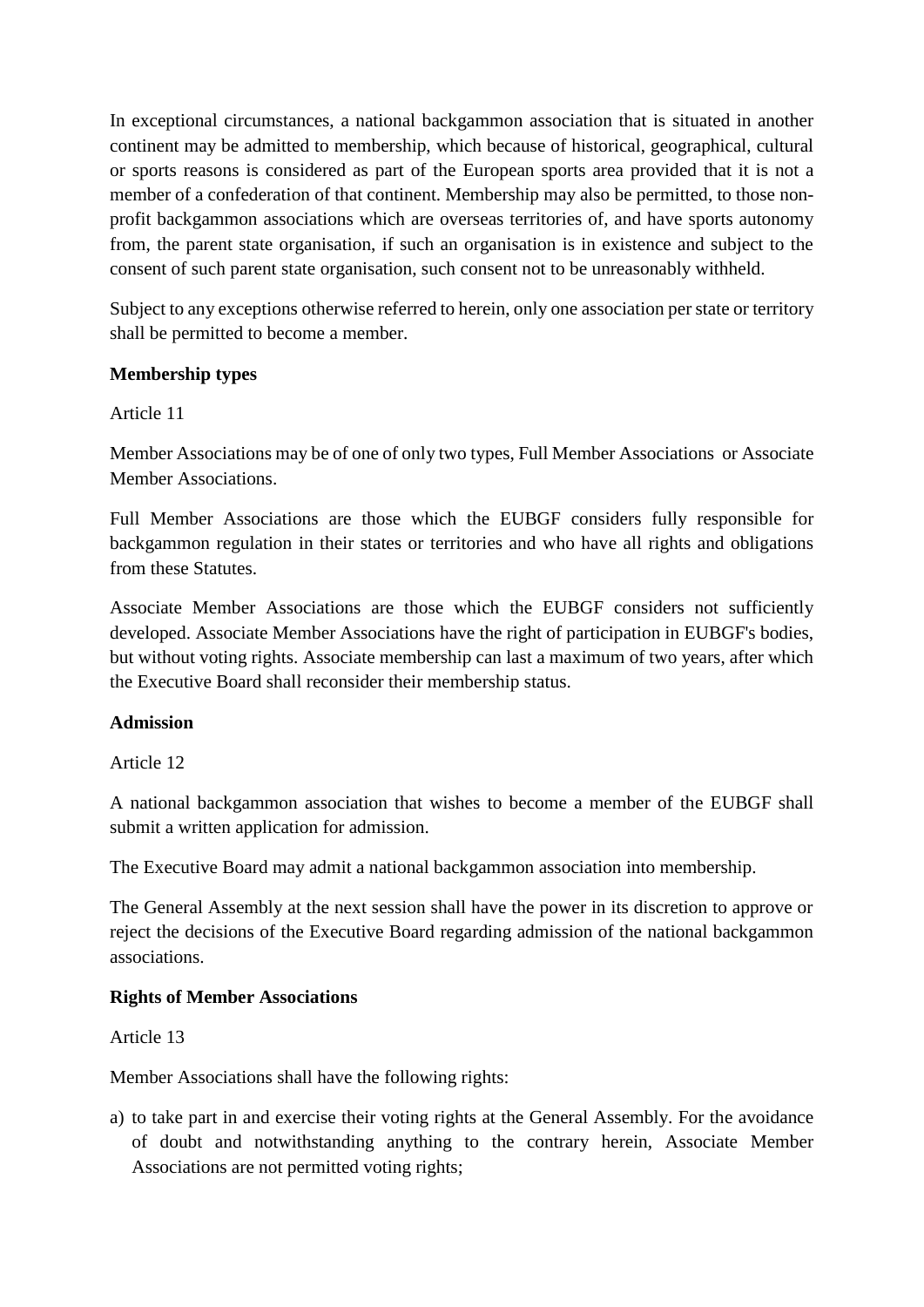- b) to draw up proposals for the agenda of the General Assembly;
- c) to propose candidates from their own association for the election of the President of the EUBGF, the members of the EUBGF Executive Board and any of its committees;
- d) to take part in EUBGF competitions with their representative teams and to enter their players for such competitions; and
- e) to excercise all other rights granted to them by these Statutes and regulations and decisions made under them.

#### **Obligations of Member Associations**

Article 14

Member Associations shall have the following obligations:

- a) to observe the principles of loyalty, integrity and sportsmanship in accordance with the principles of fair play;
- b) to comply with these Statutes and regulations and decisions made under them; and
- c) to respect and abide by the EUBGF Tournament rules.

Member Associations shall include the spirit of these obligations in their own constitutions.

Member Associations shall manage their affairs independently and with no influence from third parties. Member Associations shall provide in their statutes for a procedure guaranteeing that their executive body is freely elected and that their other bodies are elected or appointed in a completely independent way. Any body or decision from a body that has not been elected or appointed in compliance with such a procedure, even on an interim basis, shall not be recognised by the EUBGF.

Member Associations shall communicate to the EUBGF any amendment of their statutes translated, if necessary, into the official language of the EUBGF.

# **Withdrawal and Termination of Membership, Exclusion, Dissolution of a Member Association**

Article 15

A Member Association may withdraw its membership at the end of the EUBGF's financial year, provided that it has given a minimum of six months' written notice to the body administering the EUBGF (the Administration).

If a Member Association is dissolved, its membership of the EUBGF shall terminate at the same time.

A Member Association may be excluded from the EUBGF if it has:

- a) failed to settle its financial obligations towards the EUBGF; or
- b) seriously breached these Statutes or a regulation or decision made under them; or
- c) lost its qualified status as a representative national backgammon association.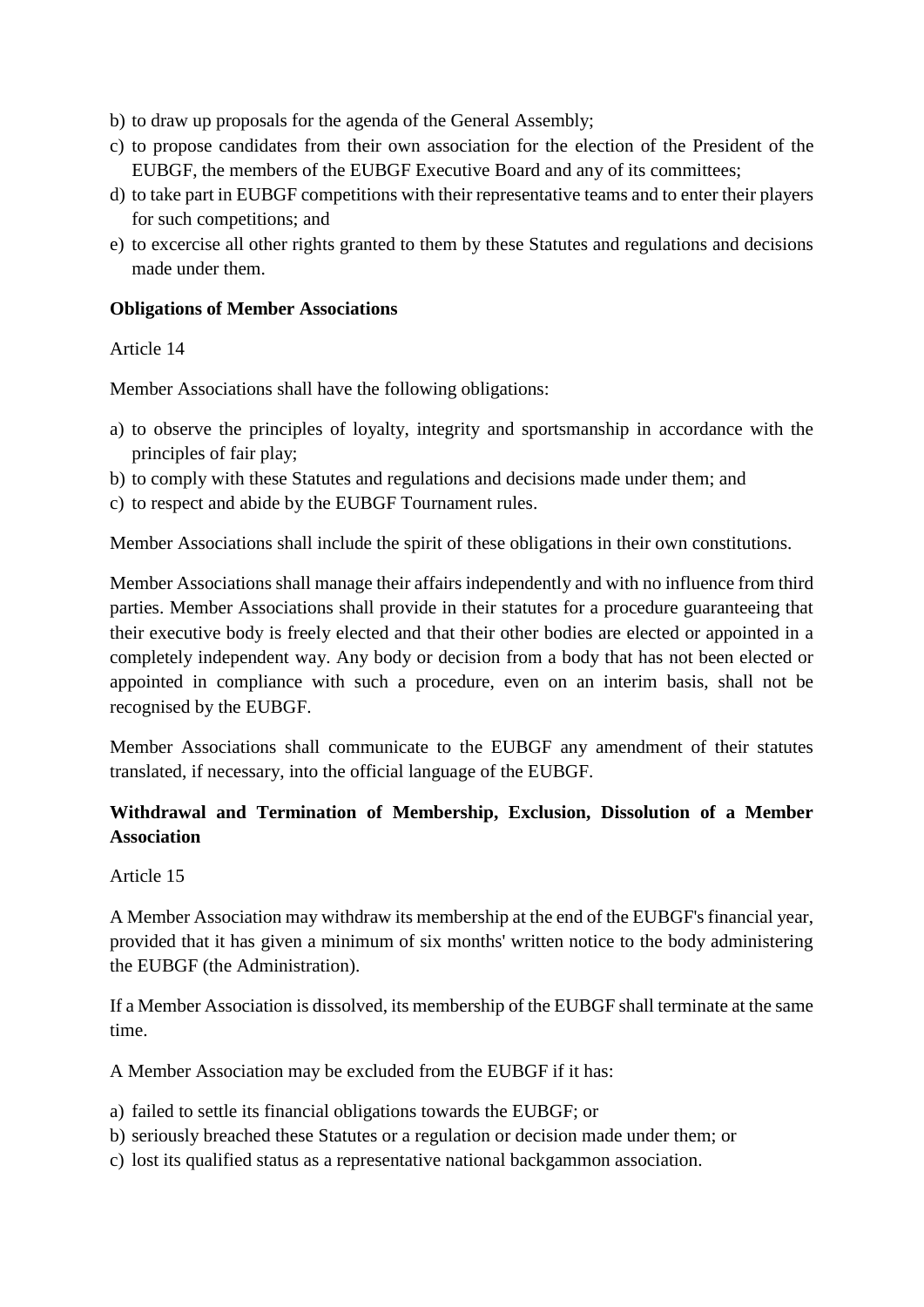The exclusion of a Member Association shall be decided by the General Assembly. The exclusion must be supported by two-thirds or more of the General Assembly, and at least half of the total number of Member Associations must be present.

A Member Association shall be obliged to settle all outstanding financial obligations due to the EUBGF prior to its withdrawal or dissolution and/or the termination of its membership.

# **Suspension**

Article 16

If, in the opinion of the Executive Board, a Member Association has commited a serious breach of these Statutes or regulations and decisions made under them, the Executive Board shall be entitled to suspend the membership of the Member Association with immediate effect.

A Member Association may in particular be suspended if:

- a) it can no longer be considered as fully responsible for the organisation of backgammonrelated matters in its territory; or
- b) it is no longer in a position to perform its statutory tasks in an appropriate manner; or
- c) the smooth running of competitions organised under its auspices in no longer guaranteed; or
- d) the free election of its executive body is no longer ensured.

Any suspension shall be submitted to the next General Assembly for consideration as to whether or not the Member Association should be excluded, or the suspension lifted or continued. If the General Assembly does not consider the matter, the suspension shall cease.

# **III. ORGANS**

# **Organs**

Article 17

The organs (each an Organ and together the Organs) through which the EUBGF may act shall be:

- the General Assembly
- the Executive Board
- its president (the President)
- its general secretary (the General Secretary) and Administration

# **1. GENERAL ASSEMBLY**

# **General**

Article 18

The General Assembly shall be the supreme organ of the EUBGF.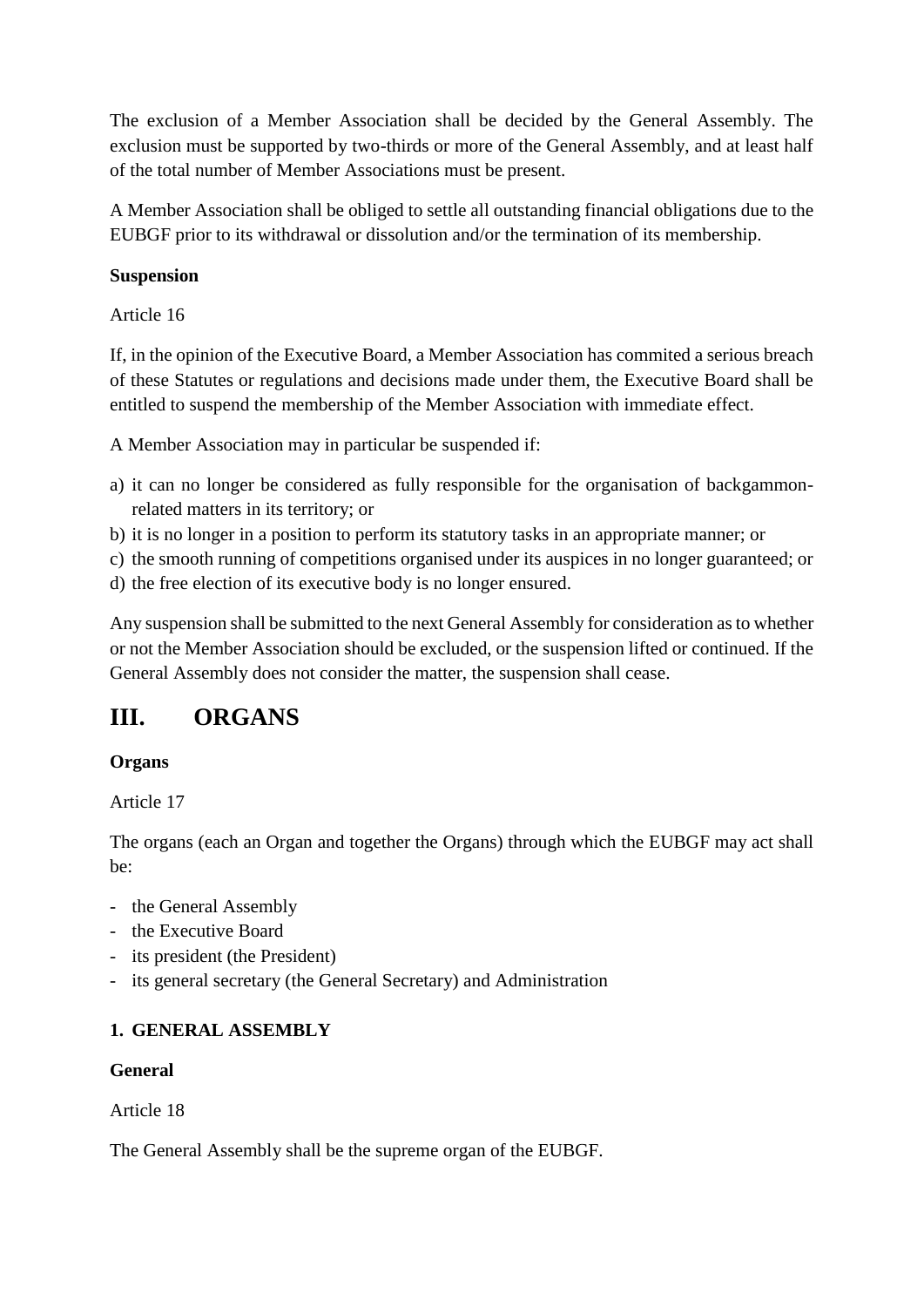Only a duly convened General Assembly shall have the power to make decisions.

The General Assembly is convened by the President or the Executive Board.

# **General Assembly: Powers, Notice, Agenda**

Article 19

A General Assembly shall be held every year.

Matters within the power of General Assembly shall be the:

- election of tellers;
- election of three delegates to verify the minutes of the General Assembly;
- receipt and consideration of the President's and Executive Board's report;
- receipt and consideration of the Administration's report by the General Secretary;
- acknowledgement of the financial report as well as approval of annual accounts and annual budget;
- election, dismissal and recall of the President of the EUBGF;
- election, dismissal and recall of the members of the Executive Board;
- amendment of the Statutes;
- consideration and taking of decisions on proposals;
- consideration of membership applications and the exclusion of a Member Association;
- decisions on the lifting or continuation of the suspension of a Member Association, Executive Board member or a member of another body;
- consideration of proposals for the dismissal of a member of the Executive Board or any appeals committee (such Appeals Committee);
- receipt and consideration of the minutes of the previous General Assembly in accordance with Article 15, if necessary;

Notice of a General Assembly shall be given in writing at least three months in advance. The official invitation to attend the General Assembly shall be sent out at least four weeks before the General Assembly is due to take place, together with the agenda, which shall be drawn up by the Executive Board.

#### **Extraordinary General Assembly: Powers, Notice, Agenda**

#### Article 20

An extraordinary General Assembly (an Extraordinary General Assembly) may be convened by the Executive Board, or at the written request of one third or more of the Member Associations, stating the items to be placed on the agenda.

If convened by at least one third of the Member Associations, an Extraordinary General Assembly shall be held within three months of the date of the written request. Notice of an Extraordinary General Assembly shall be sent out at least two months before it is due to take place.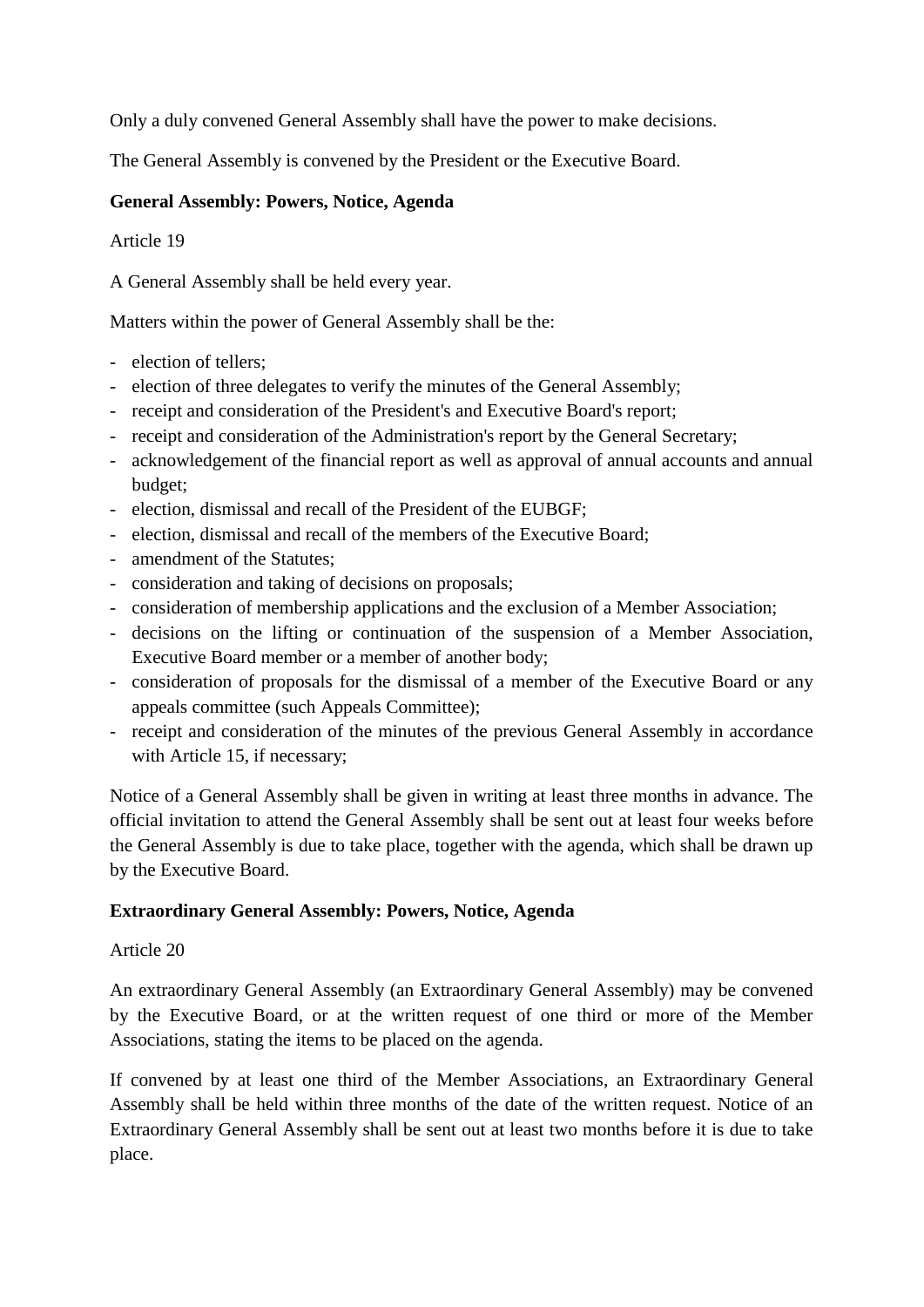The agenda, which shall be drawn up by the Executive Board, shall be sent out together with the notice of the Extraordinary General Assembly. Items may also be placed on the agenda by the Executive Board.

### **Proposals of Member Associations**

Article 21

A Member Association wishing to include a proposal on the agenda for a General Assembly must submit it in writing to the Administration at least two months before the General Assembly is due to take place. The proposal must be clearly formulated, together with brief reasons for the proposal.

# **Chairman of General Assembly, Acting Chairman, Casting Vote**

Article 22

The President or, in his absence, a vice president (the Vice President) elected by the Executive Board shall act as chairman (the Chairman) of the General Assembly. If the Vice President is not present either, the longest-serving member of the Executive Board shall chair the General Assembly.

In the event of a tie in any vote, the Chairman shall have the casting vote.

#### **Minutes**

Article 23

Minutes of all business at the General Assembly shall be taken.

The delegates elected to verify the minutes shall do so in order that minutes may be sent out to Member Associations within 90 days following the General Assembly. The minutes shall be regarded as approved if, within 30 days of their dispatch, no objections are raised by the registered letter to the Administration. In the event that any objections are received, the minutes shall be placed on the agenda of the next General Assembly for consideration.

# **Voting rights**

Article 24

Each Full Member Association shall have one vote which shall be exercised on its behalf by one of its representatives (Delegate).

Votes by proxy shall be permitted.

Voting shall be open, unless the General Assembly decides otherwise.

Unless otherwise prescribed in these Statutes, a proposal shall be passed if supported by a simple majority of the valid votes cast. Abstensions shall not be counted. In the event of a tie, the Chairman of the General Assembly shall have a casting vote.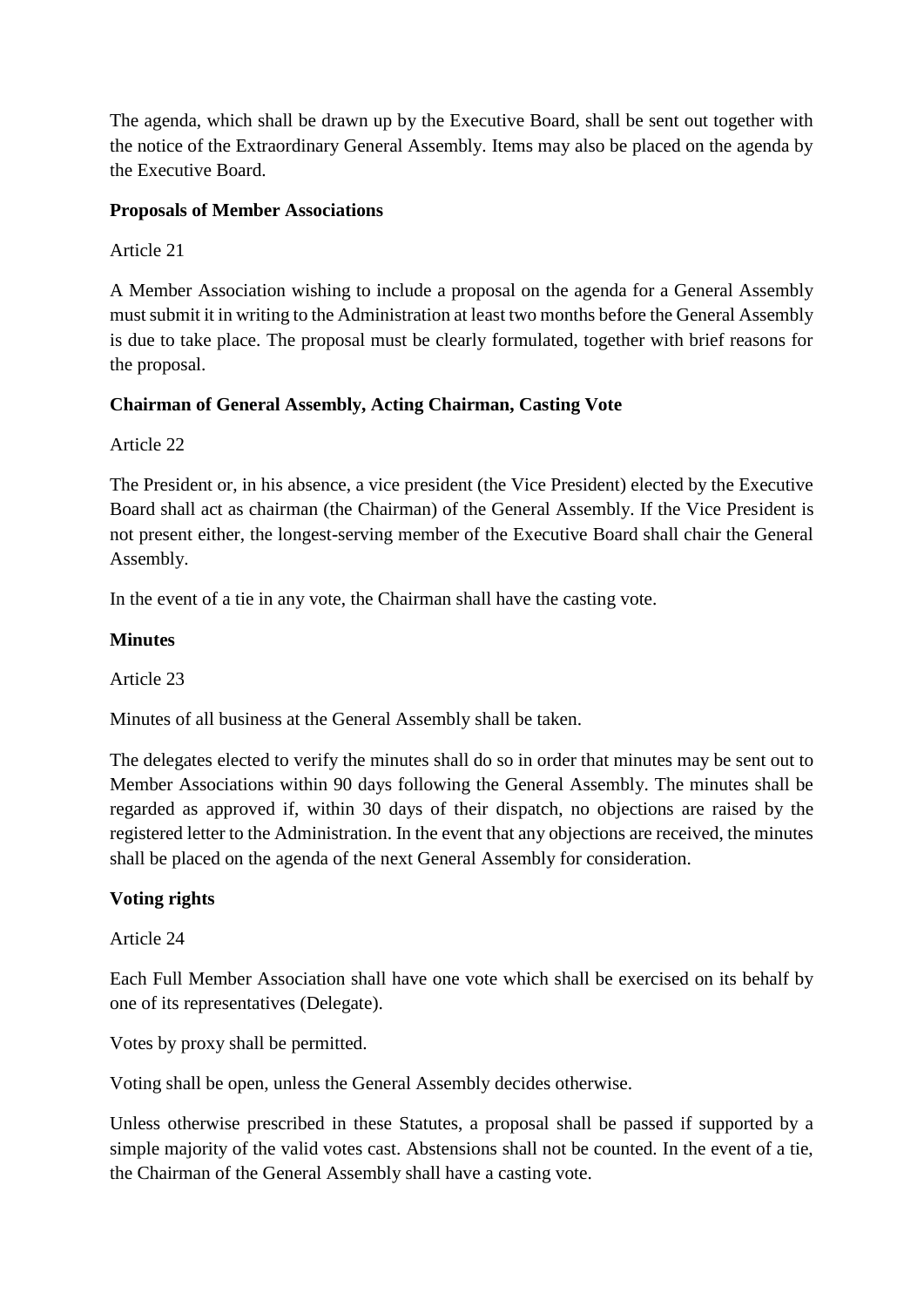Suspended Member Associations and Associate Member Associations shall not have the right to vote.

# **Elections**

Article 25

In respect of elections, a person shall be elected in the first ballot if supported by an absolute majority (more then half) of the valid votes cast. If no election is made, there shall be a second ballot, in which the persons supported by a simple majority (most votes) shall be elected. In the event of a tie in the second ballot, there shall be a third ballot, in which the person supported by a simple majority shall be elected. In the event of a tie in the third ballot, election shall be determined by the casting vote of the Chairman.

Elections may be by secret ballot. If the number of candidates is equal to the number of vacant positions, the General Assembly may decide to proceed otherwise.

The President and three members of the Executive Board shall be elected during any evennumbered year. The other three members of the Executive Board shall be elected during any odd-numbered year.

### **Coming into Force of Decisions**

Article 26

General Assembly decisions shall be binding on all Member Associations.

Unless otherwise stated, a decision shall come into force three months after the end of the General Assembly. The General Assembly may decide that a decision shall come into force at an earlier or later date.

# **2. EXECUTIVE BOARD**

#### **Composition**

Article 27

The Executive Board shall consist of the President and six other members elected by the General Assembly.

The Executive Board shall not include more then one representative of the same Member Association.

The Executive Board shall elect the Vice President and a treasurer (the Treasurer) among its members. The President shall be entitled to propose candidates.

# **Term of Office**

Article 28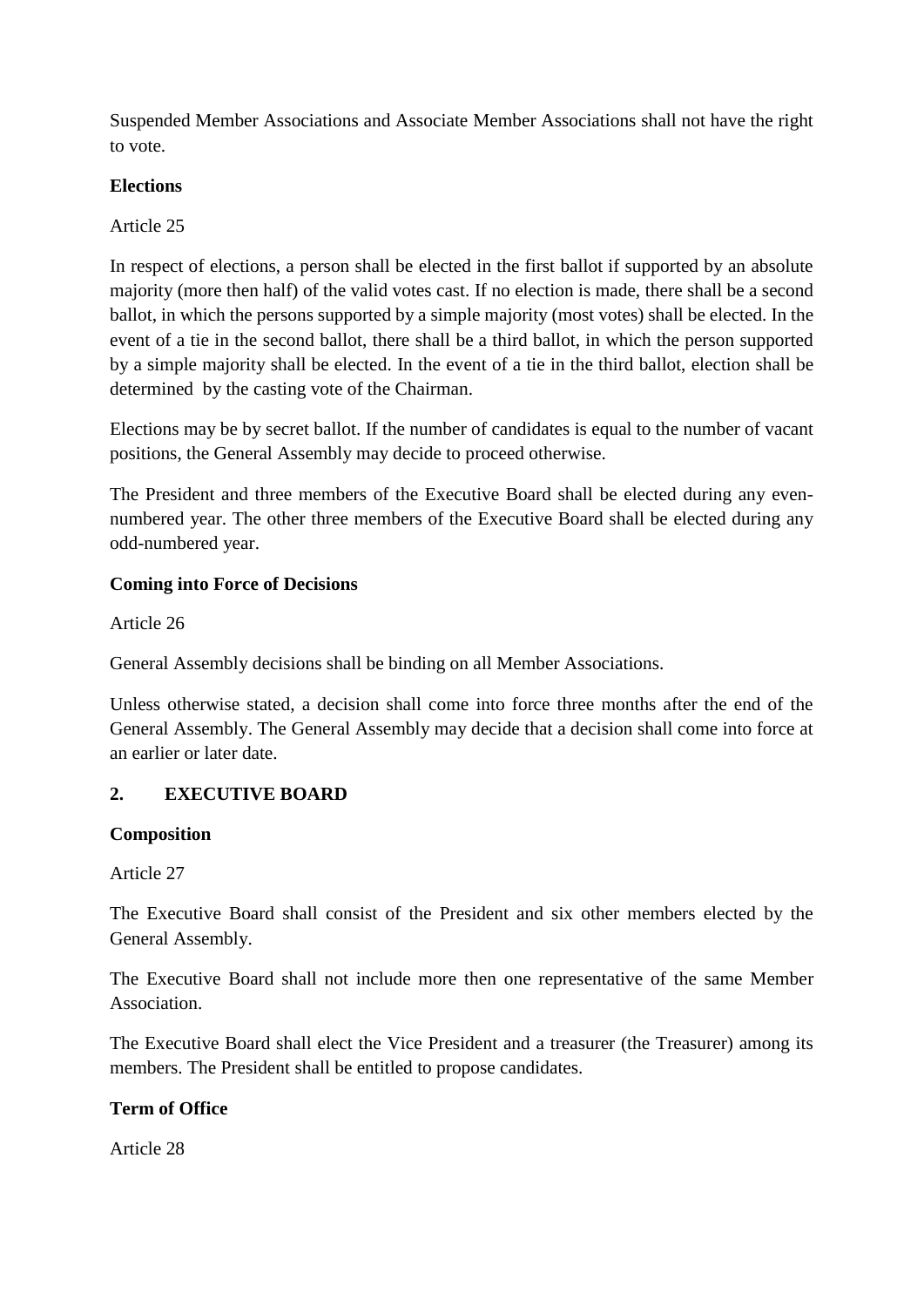The term of office of the President and members of the Executive Board shall be two years. Three members, or three members and the President, shall be elected every year. All members are eligible for re-election.

The term of office of the President and members of the Executive Board starts at the close of the General Assembly at which they are elected and ends at the close of the General Assembly at which their successors are elected.

If a vacancy occurs, the next General Assembly shall elect a replacement for the remaining term of office.

# **Powers of the Executive Board**

Article 29

The Executive Board shall have the power to adopt regulations and make decisions on all matters which do not fall within the legal or statutory jurisdiction of the General Assembly or another Organ.

The Executive Board shall manage the EUBGF, except to the extent that it has delegated such management, or unless such management has been delegated by the Statutes to the President or the Administration.

# **Duties of the Executive Board**

Article 30

The Executive Board shall have the following untransferable and irrevocable duties:

- a) overall control of the EUBGF and the issue of necessary instructions;
- b) definition of organisational structure;
- c) form and supervision of book-keeping;
- d) appointment of the General Secretary and a deputy general secretary (the Deputy General Secretary) upon proposal of the President;
- e) dismissal of the General Secretary and Deputy General Secretary upon proposal of the President or by a decision supported by two-thirds or more of all members of the Executive Board;
- f) overall supervision of the Administration, including the General Secretary and Deputy General Secretary, especially in terms of observance of laws, the Statutes, regulations and orders;
- g) approval of the annual business plan of the Administration;
- h) compilation of a written report for presentation to the General Assembly;
- i) examination of the Administration's report to the General Assembly;
- j) appointment of members, if a vacancy occurs on the Executive Board until the next General Assembly.

The Executive Board may delegate the preparation and implementation of its decisions or the supervision of business to to one or more of its members.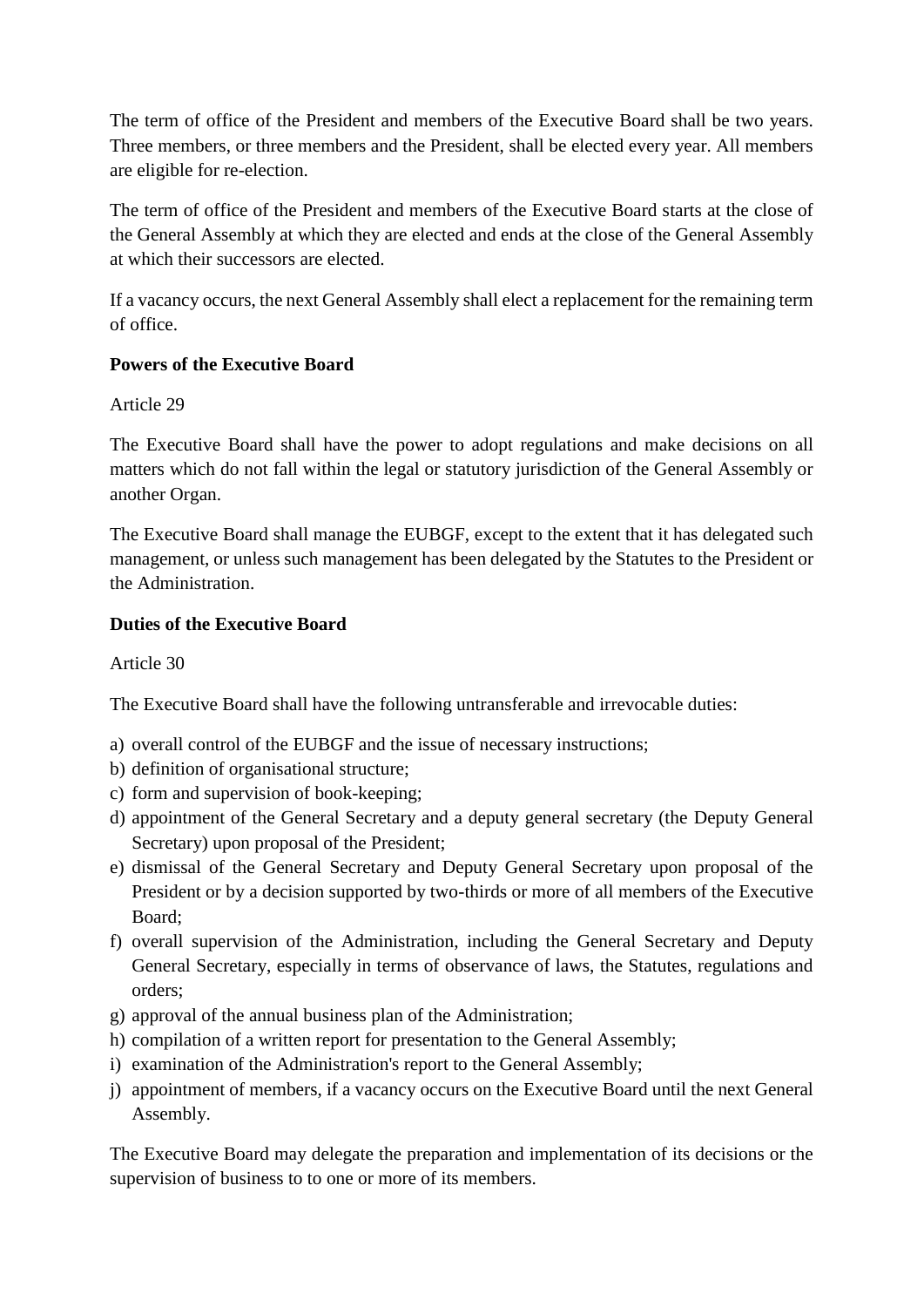# **Delegation of Management**

#### Article 31

In accordance with a set of organisation regulations issued by it, the Executive Board shall be authorised to delegate management, either fully or partially, to the President, to one or more of its members, and/or to the Administration.

This set of organisational regulations shall govern the management, define the necessary posts, outline the corresponding duties and govern reporting.

### **Freequency of Meetings and Quorums**

#### Article 32

The Executive Board shall as a general rule meet once every month. It shall be convened by the President. At the request of at least four voting members, the President shall convene a meeting of the Executive Board within two weeks of such a request being made. The President may invite third parties to attend meetings in an advisory capacity.

The Executive Board shall have a quorum of more then half of its voting members, including the President or, in his absence, the Vice President.

Decisions of the Executive Board shall come into immediate force, unless the Executive Board decides otherwise.

# **Voting and Elections Procedures, Minutes**

#### Article 33

Unless decided otherwise, a decision shall be made in elections and votes if supported by more then half of the votes cast by the voting members present. In the event of a tie in votes or elections, the President shall have the casting vote. Votes shall be open unless the Executive Board decides otherwise.

Minutes of all business conducted at a meeting shall be taken. The minutes shall be sent to all members of the Executive Board before the next meeting.

# **Suspension of Members of the Executive Board and other Organs, as well as Removal of Members of other Committees**

#### Article 34

The Executive Board may suspend a member of the Executive Board or a member of another Organ, until the next Ordinary General Assembly where it considers such person to have commited a gross dereliction of duty or an act of improper conduct.

The Executive Board may remove from office a member of any committee, and appoint a replacement for the remaining period of the term of office where it considers that person to have commited a gross dereliction of duty or an act of improper conduct.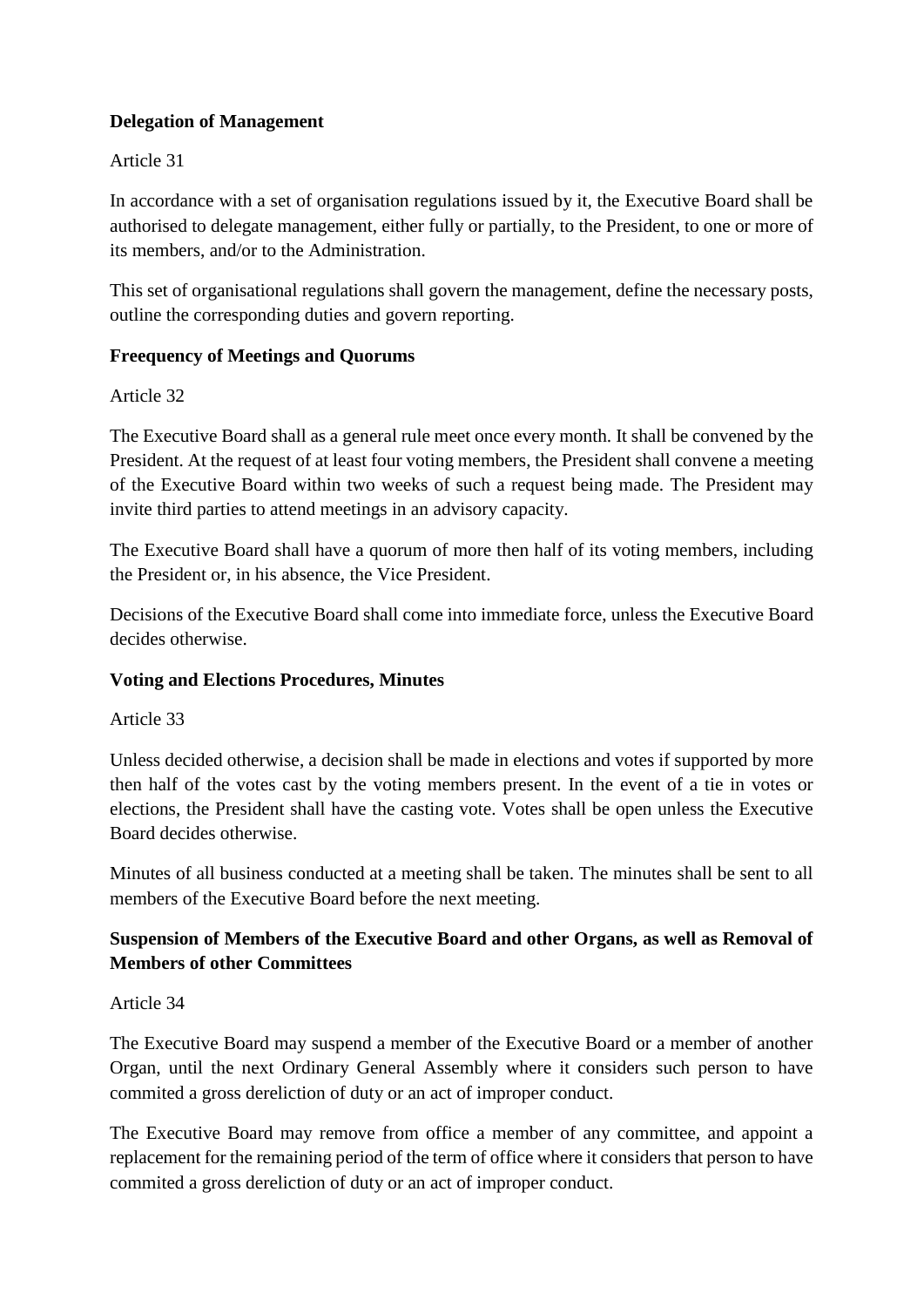Such decisions shall be made if supported by at least half of all voting members of the Executive Board. A member of the Executive Board affected by the decision shall not be entitled to take part in the deliberations or vote.

### **Committees**

Article 35

The Executive Board can establish working bodies and committees for particular domains.

By a decision on the establishment of working bodies and committees, the Executive Board shall specify the composition, scope and method of work of the working bodies and committees.

For specific actions and tasks, the Executive Board may appoint an individual.

### **3. PRESIDENT**

#### **Powers and Duties of the President**

Article 36

The President shall represent the EUBGF.

The President shall chair the General Assembly, as well as meetings of the Executive Board.

In the event of a tie in any vote, the President shall have the casting vote.

The President is responsible for:

- relations between the EUBGF and its Member Associations
- relations between the EUBGF and political bodies and international organisations
- implementing the decisions of the General Assembly and the Executive Board through the Administration
- supervising the work of the Administration.

In carrying out these responsibilites, the President shall consult with the Executive Board.

In the absence of the President, the Vice President shall assume his powers and duties.

#### **Mandate and candidates**

Article 37

The mandate of the President shall be two years.

A candidate for the president can be proposed by every full member or a delegate in the General Assembly.

#### **Treasurer**

Article 38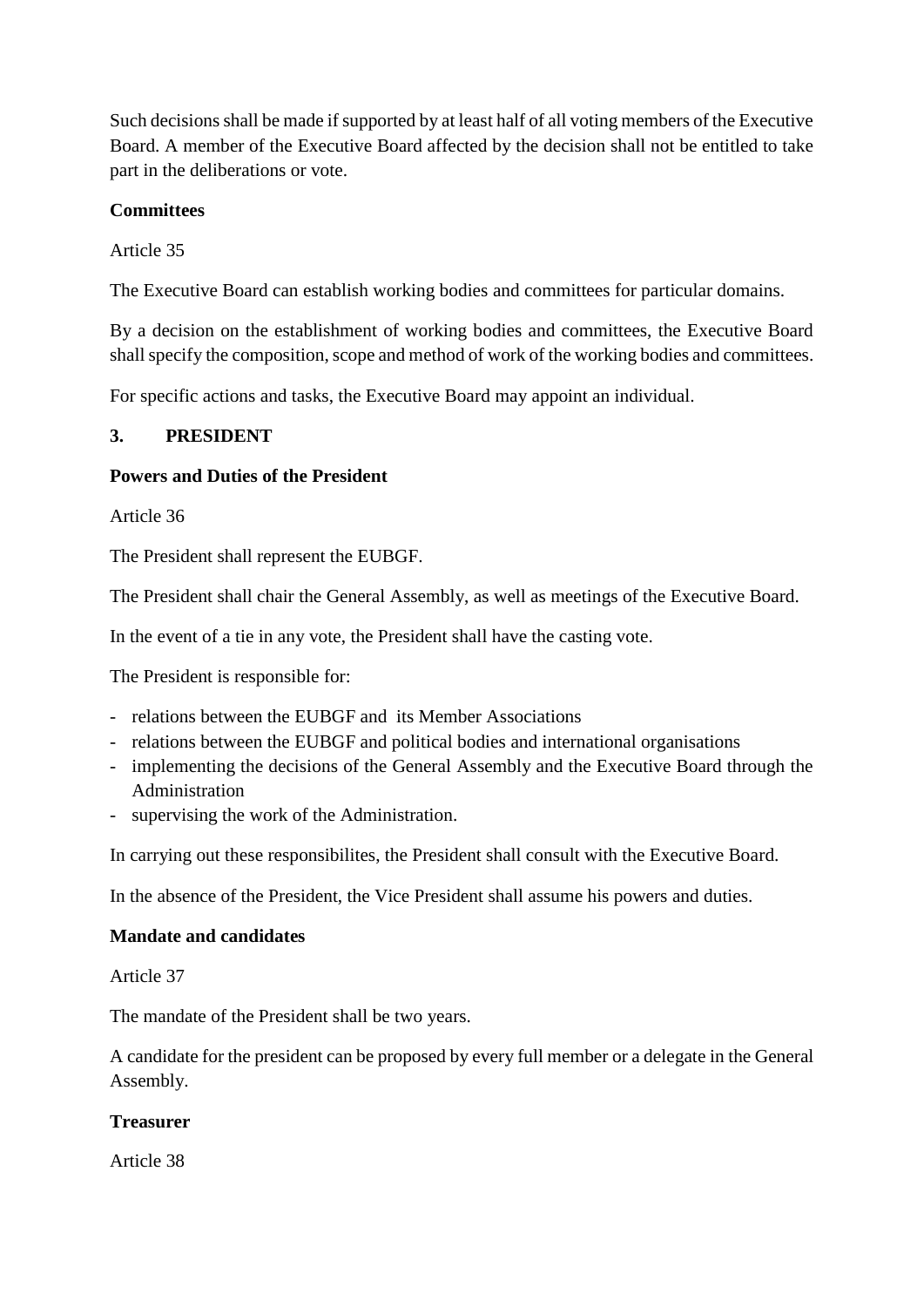The Treasurer shall take care of all activities related to material and financial operations of the **EURGE.** 

The Treasurer shall submit an annual report on his work to the General Assembly.

#### **Administration – Duties of the General Secretary**

#### Article 39

The General Secretary shall be responsible for the organisation, management and direction of the Administration.

The following duties in particular shall be delegated to the General Secretary:

- representation of the EUBGF, as delegated by the EUBGF President
- appointment and dismissal of staff of the Administration
- submission of annual business plan
- compilation of a written report for presentation to the Ordinary General Assembly
- drawing up estimate for income and expenditure
- initation of expenditure within the framework of the budget
- coordinate activities with the members, monitor their activities
- harmonise material and other work conditions and provide that the activities and tasks are performed in time and quality in line with decisions, conclusions and work programme of the EUBGF and its bodies,
- prepare sessions of the General Assembly and Executive Board with the President,

Further duties of the Administration shall be defined by the Executive Board in detail.

The General Secretary may delegate his duties to the Deputy General Secretary. Such duties shall be defined in regulations to be approved by the Executive Board.

#### **Appointment, Meetings**

Article 41

The Executive Board shall appoint the General Secretary and the Deputy General Secretary.

The General Secretary and the Deputy General Secretary shall attend the meetings of General Assembly, the Executive Boards and committees, and take an advisory part in the deliberations. The General Secretary may be represented by the Deputy General Secretary.

#### Article 42

The General Secretary shall have the right and obligation to participate in the work of all the bodies of the EUBGF.

In case he should identify irregularity in the work of the bodies of the EUBGF, the General Secretary shall warn them and indicate the need to eliminate the irregularity, and in case the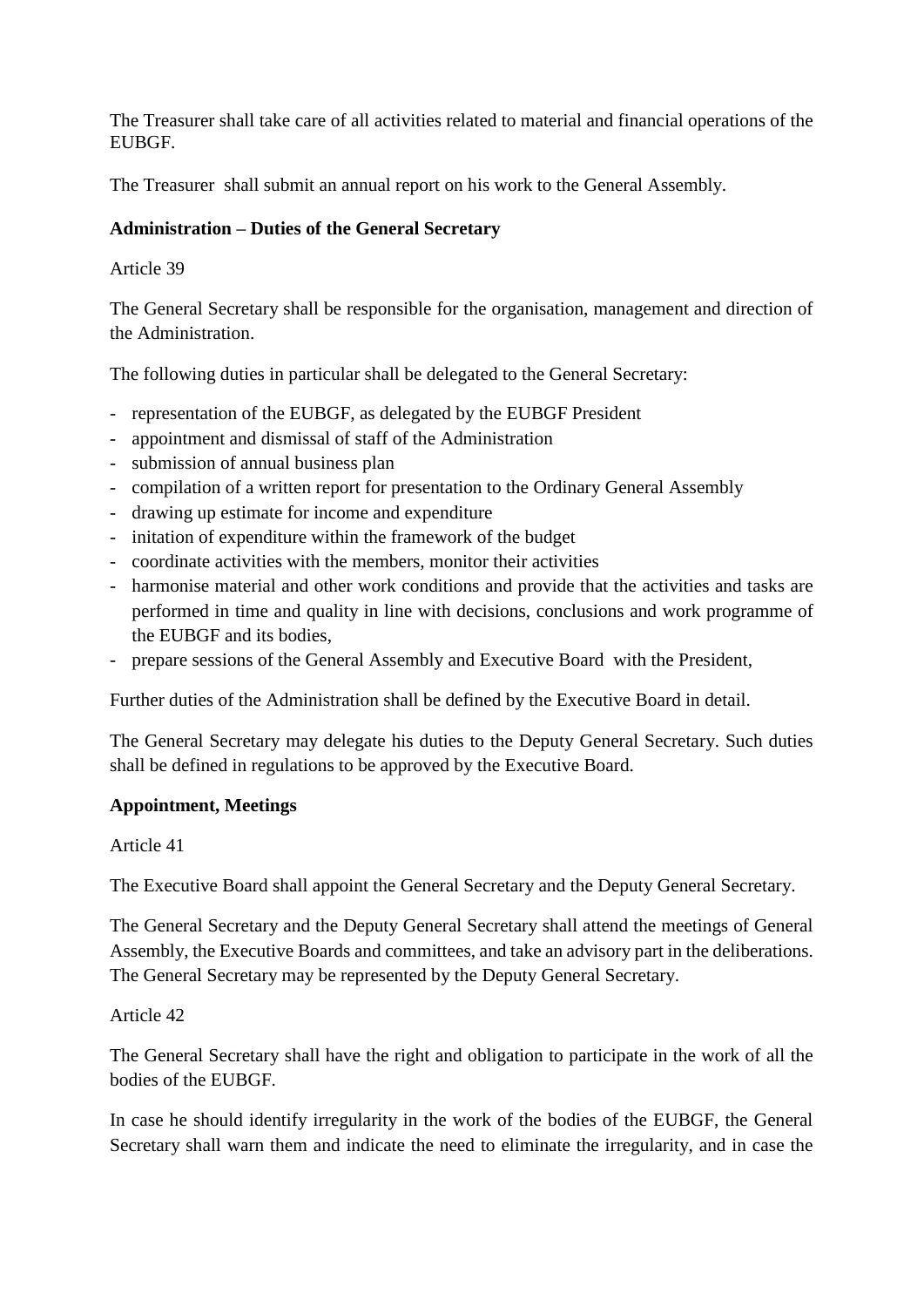warned body should persist on the adopted act, the General Secretary shall be obliged to report this to the General Assembly.

Article 43

The General Secretary shall be independent in his work. For his work, he shall be responsible to the Executive Board and President of the EUBGF.

#### Article 44

The General Secretary can be relieved of duty due to an identified lack of knowledge and skills for performing the function of the General Secretary, failure to implement decisions of the Executive Board and other bodies, unlawful and irregular work, abuse of function and in other instances when his work or omissions caused significant damage or disturbed the fulfilment of the tasks of the EUBGF. A decision on relieving of duty the General Secretary shall be made by the Executive Board upon a proposal by the President.

# **IV. RECALL OF MEMBERS OF FEDERATION BODIES**

### Article 45

The General Assembly may recall members of the EUBGF bodies if they negligently perform their obligations, fail to be present at the sessions or damage the EUBGF in any way.

The mandate of a newly elected member of the bodies shall last until the expiration of the mandate of the person in whose place such member was elected.

# **V. MATERIAL AND FINANCIAL OPERATIONS**

Article 46

The assets of the EUBGF shall include:

1. immovable property including any intellectual property rights

- 2. movable property
- 3. funds

4. any other property or other rights of the EUBGF

# **Other Sources Pursuant to Law and Regulations.**

Article 47

Revenue and expenditures of the EUBGF shall be determined by the financial plan.

The Executive Board shall appoint a legal or physical person to manage the accounting and financial operations of the EUBGF.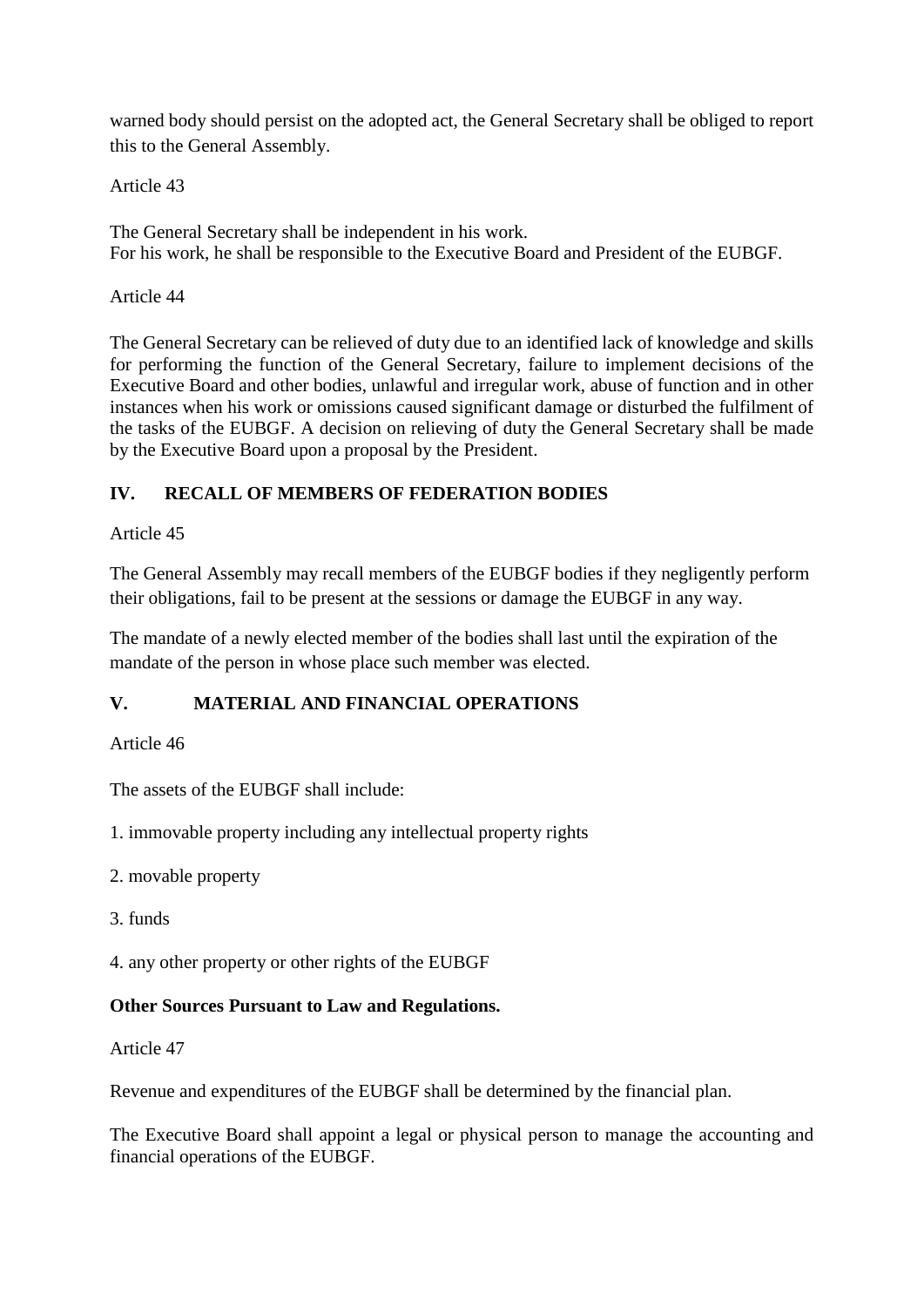An annual report on material and financial operations shall be submitted by the President to the Assembly for discussion and approval.

Article 48

The EUBGF shall keep business books and develop financial reports pursuant to regulations governing the accounting procedures of non-profit organisations.

# **VI. TERMINATION OF THE EUBGF**

Article 49

The EUBGF shall terminate its activities if such decision is made by the General Assembly by at least three quarters of the votes of the total number of the members of the General Assembly entitled to vote upon a discussion, or based on any relevant law or other regulations governing such matters.

In case of the termination of the EUBGF, the remaining assets of the EUBGF shall be allocated to organisations with similar objectives.

# **VII. PUBLIC NATURE OF ACTIVITIES**

Article 50

The activities of the EUBGF shall be public.

The public nature of the activities shall be obtained by:

- the timely provision of discussion materials to the members of the EUBGF bodies and other invited and interested persons

- informing the public press and other public media on convening sessions

- informing the public about the activities and business operations of the EUBGF through the media and in press conferences

- any other means

Exceptionally, when required by the agenda contents, sessions of the Executive Board and other bodies of the EUBGF may be closed to the public.

# **VIII. ACKNOWLEDGEMENTS AND AWARDS**

#### Article 51

The EUBGF shall present recognitions and awards in the honour of outstanding contributions to the development of backgammon at the European level.

The Executive Board shall present awards and recognitions by its decision, based on awards and recognitions determined by the General Assembly.